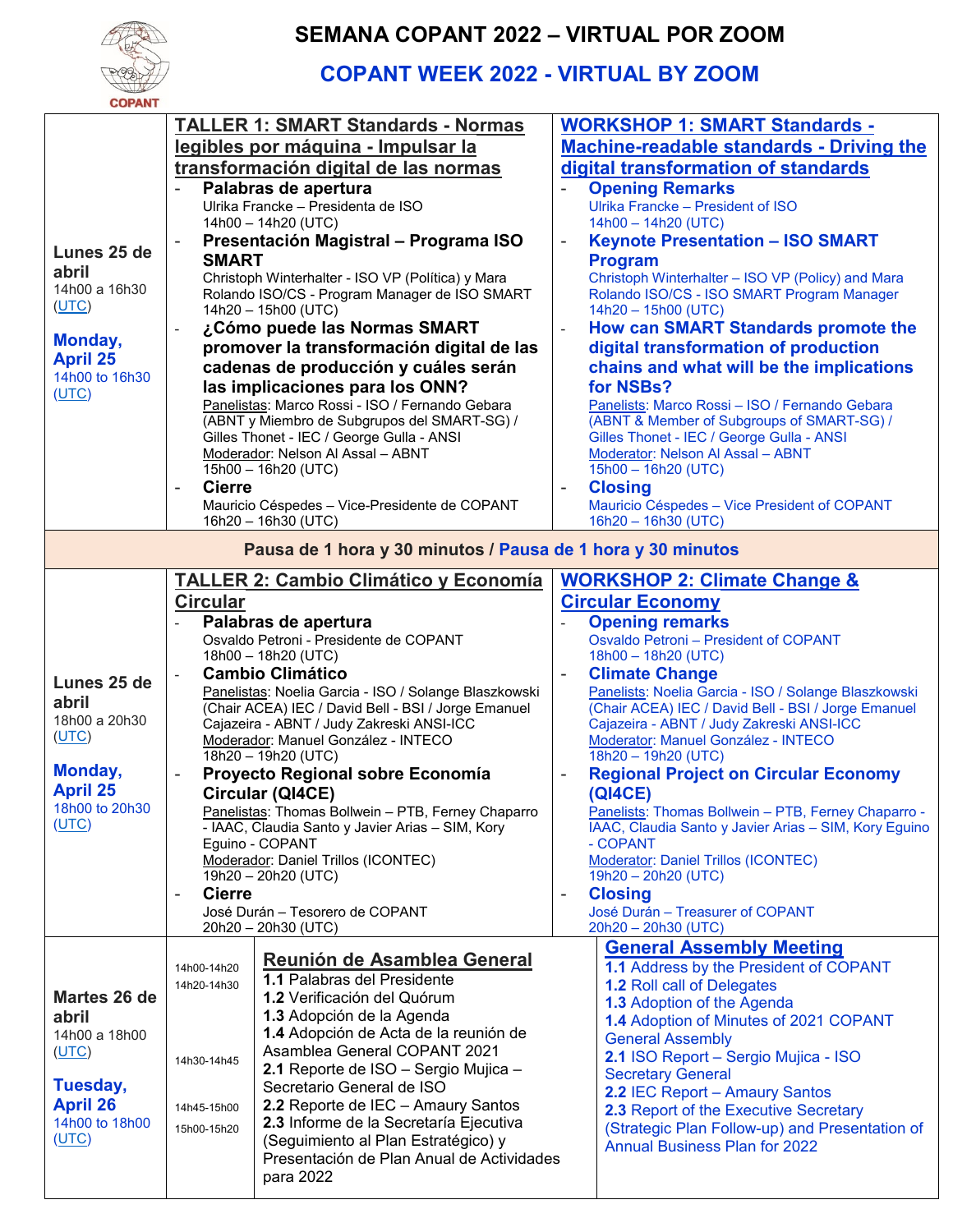|                   | 15h20-15h50                                                                                   | 2.4 Informe de Tesorería: Balance del                          |              | 2.4 Report of the Treasurer: Balance of 2021           |  |  |
|-------------------|-----------------------------------------------------------------------------------------------|----------------------------------------------------------------|--------------|--------------------------------------------------------|--|--|
|                   |                                                                                               | presupuesto de 2021 y Ratificación del                         |              | budget and Ratification of 2022 Budget                 |  |  |
|                   |                                                                                               |                                                                |              |                                                        |  |  |
|                   |                                                                                               | Presupuesto de 2022<br>2.5 Presentación de Planes de Acción de |              | 2.5 Presentation of COPANT Action Plans for            |  |  |
|                   | 15h50-16h15                                                                                   | COPANT para Equidad de Género                                  |              |                                                        |  |  |
|                   |                                                                                               |                                                                |              | <b>Gender Equality (UNECE Declaration) and</b>         |  |  |
|                   |                                                                                               | (Declaración de UNECE) y Cambio Climático                      |              | <b>Climate Change (London Declaration)</b>             |  |  |
|                   |                                                                                               | (Declaración de Londres)                                       |              |                                                        |  |  |
|                   |                                                                                               | 2.6 Presentación de los avances del Proyecto                   |              | 2.6 Presentation of the progress of the                |  |  |
|                   | Regional sobre Economía Circular (QI4CE)<br>16h15-16h30                                       |                                                                |              | Regional Project on Circular Economy (QI4CE)           |  |  |
|                   | 16h30-17h20                                                                                   | <b>PAUSA</b>                                                   |              | <b>PAUSE</b>                                           |  |  |
|                   |                                                                                               | 3.1 Tema de Discusión: Transformación Digital                  |              | <b>3.1 Discussion Theme: Digital Transformation</b>    |  |  |
|                   |                                                                                               | de la Normalización en nuestra región:                         |              | of Standardization in our region: Challenges           |  |  |
|                   |                                                                                               | Desafíos y rol de COPANT para apoyar a sus                     |              | and COPANT's role in supporting its members.           |  |  |
|                   |                                                                                               | miembros (Introducción por Luis Amón Castro                    |              | (Introduction by Luis Amón Castro - INTECO             |  |  |
|                   |                                                                                               | - consultor de INTECO + Presentación de                        |              | consultant + Presentation of Ralph Sporer -            |  |  |
|                   |                                                                                               | Ralph Sporer - IEC)                                            |              | IEC)                                                   |  |  |
|                   | 17h20-17h40                                                                                   | 3.2 Apoyo a los miembros de COPANT                             |              | 3.2 Support for COPANT members nominated               |  |  |
|                   |                                                                                               | nominados a Posiciones de Gobierno en                          |              | for ISO and IEC Governance Positions                   |  |  |
|                   |                                                                                               | ISO/IEC (enviadas previamente a la Secretaría                  |              | (previously sent to the COPANT Secretariat)            |  |  |
|                   |                                                                                               | de COPANT)                                                     |              |                                                        |  |  |
|                   | 17h40-17h50                                                                                   | 4.1 Elección de miembros del Consejo                           |              | 4.1 Election of members of the Board of                |  |  |
|                   |                                                                                               | Directivo para el período 2022-2024                            |              | Directors for the period 2022-2024.                    |  |  |
|                   | 17h50-18h00                                                                                   | <b>5.1 Asuntos Varios</b>                                      |              | <b>5.1 Any Other Business</b>                          |  |  |
|                   |                                                                                               | 5.2 Fechas de Reuniones Futuras (2023, 2024                    |              | 5.2 Future Meeting Dates (2023, 2024 and               |  |  |
|                   |                                                                                               | y 2025                                                         |              | 2025)                                                  |  |  |
|                   |                                                                                               | 5.3 Designación de dos representantes de los                   |              | 5.3 Designation of two members among those             |  |  |
|                   |                                                                                               | Miembros presentes para aprobar y firmar el                    |              | present to approve and sign the Minutes of the         |  |  |
|                   |                                                                                               | Acta de la reunión para ser presentada ante la                 |              | Meeting to be presented to the corresponding           |  |  |
|                   |                                                                                               | Autoridad Argentina correspondiente                            |              | <b>Argentinean Authority</b>                           |  |  |
|                   |                                                                                               | 5.4 Clausura de la reunión                                     |              | <b>5.4</b> Adjournment of the meeting                  |  |  |
|                   |                                                                                               | Reunión de Consejo Directivo                                   |              |                                                        |  |  |
| Miércoles 27      |                                                                                               | Palabras del Presidente                                        |              | <b>Board of Directors Meeting</b>                      |  |  |
| de abril          | -                                                                                             | Adopción de la Agenda                                          |              | <b>Remarks by the President</b>                        |  |  |
| 14h00 a 18h00     |                                                                                               |                                                                |              | <b>Adoption of the Agenda</b>                          |  |  |
| (UTC)             | Adopción de Acta de reunión anterior<br>Seguimiento a las Resoluciones adoptadas              |                                                                |              | Adoption of Minutes of previous meeting                |  |  |
|                   |                                                                                               | por la Asamblea General                                        |              | Follow-up on Resolutions adopted by the                |  |  |
| <b>Wednesday,</b> |                                                                                               |                                                                |              | <b>General Assembly</b>                                |  |  |
| <b>April 27</b>   |                                                                                               | Seguimiento a la ejecución presupuestaria a<br>2022-03-31      |              | Follow-up on budget execution to 2022-03-31            |  |  |
| 14h00 to 18h00    |                                                                                               |                                                                |              | Dates and locations of future meetings                 |  |  |
| (UTC)             |                                                                                               | Fechas y lugares de futuras reuniones                          |              | <b>Closing</b>                                         |  |  |
|                   | Cierre                                                                                        |                                                                |              |                                                        |  |  |
| Jueves 28         | <b>Rueda de Negocios</b><br>(Reuniones en salas individuales, coordinadas con cita<br>previa) |                                                                |              | <b>Networking Meetings</b>                             |  |  |
| de abril          |                                                                                               |                                                                |              | (Meetings in individual rooms, previously arranged by  |  |  |
| 14h00 a 18h00     |                                                                                               |                                                                | appointment) |                                                        |  |  |
| (UTC)             |                                                                                               |                                                                |              | Schedule meetings at:                                  |  |  |
|                   | Programar reuniones en:<br>http://apps.copant.org/rdn/cpnt_rdnadd.php?language=es             |                                                                |              | http://apps.copant.org/rdn/cpnt_rdnadd.php?language=en |  |  |
| Thursday,         |                                                                                               |                                                                |              |                                                        |  |  |
| <b>April 28</b>   |                                                                                               |                                                                |              |                                                        |  |  |
| 14h00 to 18h00    |                                                                                               |                                                                |              |                                                        |  |  |
| (UTC)             |                                                                                               |                                                                |              |                                                        |  |  |

Enlace para el [Formulario de Registro](https://docs.google.com/forms/d/e/1FAIpQLSfUzMvxC1lpsM2FqEgspU3h74tmUkI26YEfTCoyd9vXxyvoLw/viewform) 

## Link for the [Registration Form](https://docs.google.com/forms/d/e/1FAIpQLSfUzMvxC1lpsM2FqEgspU3h74tmUkI26YEfTCoyd9vXxyvoLw/viewform)

| Nota : Los horarios se presentan en el horario UTC,                                                     | Location                      | <b>Local Time</b>               | <b>Time Zone</b> | <b>UTC Offset</b> |
|---------------------------------------------------------------------------------------------------------|-------------------------------|---------------------------------|------------------|-------------------|
| para verificar los horarios en su zona acceder a<br>https://www.timeanddate.com/worldclock/meeting.html | San Jose (Costa Rica)         | Monday, 25 April 2022, 08:00:00 | <b>CST</b>       | UTC-6 hours       |
|                                                                                                         | Bogota (Colombia)             | Monday, 25 April 2022, 09:00:00 | <b>COT</b>       | UTC-5 hours       |
| Note: The timetables are presented in UTC time, to<br>consult the timetables in your area go to         | La Paz (Bolivia)              | Monday, 25 April 2022, 10:00:00 | <b>BOT</b>       | UTC-4 hours       |
| https://www.timeanddate.com/worldclock/meeting.html                                                     | Geneva (Switzerland - Geneva) | Monday, 25 April 2022, 16:00:00 | <b>CEST</b>      | UTC+2 hours       |
|                                                                                                         | Corresponding UTC (GMT)       | Monday, 25 April 2022, 14:00:00 |                  |                   |